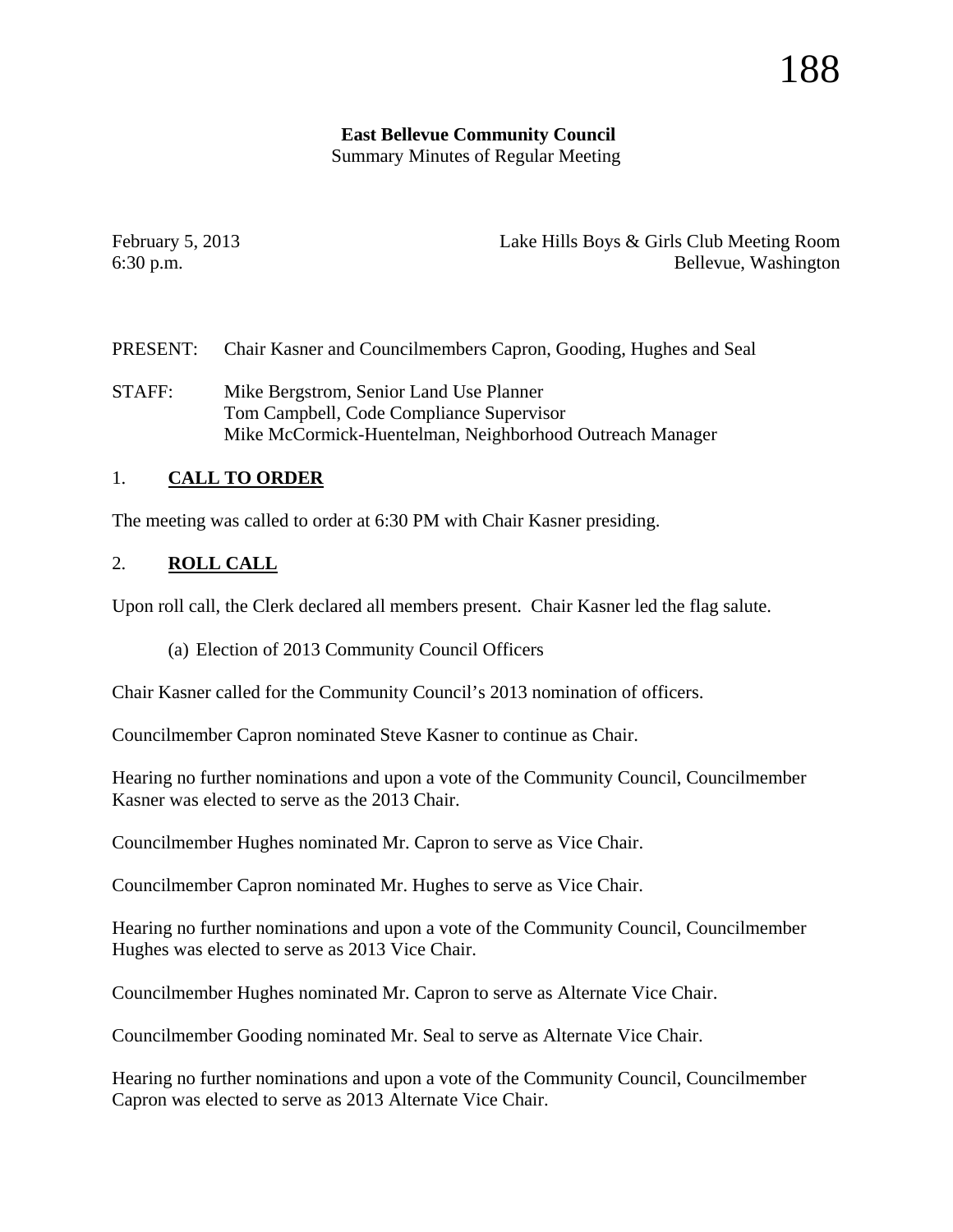### 3. **COMMUNICATIONS - WRITTEN AND ORAL**:

Mike McCormick-Huentelman introduced himself, stating his position as Bellevue's new Neighborhood Outreach Manager. He stated he was excited to be working for the City of Bellevue and was looking forward to finding ways to build and strengthen the City's communities and neighborhoods. He invited the Community Council to attend the Neighborhood Leadership Gathering on February  $26<sup>th</sup>$  at City Hall, 5:30 PM to 7:00 PM, to share their priorities with other community leaders for this coming year. Concluding, Mr. McCormick-Huentelman announced the newest member of his team, Carol Ross, was due to start February  $19<sup>th</sup>$ .

In response to Mr. Hughes, he reviewed his credentials and employment history. He stated his experience with project management and building networks amongst organizations and faith communities to serve the community at large. He stated his interest in community collaboration, grassroots engagement and leveraging partnerships to accomplish goals to improve neighborhoods and protect quality of life.

Mr. Ronald Murk stated concern that Bellevue does not have anything in place to control, license, or review adult group homes/assisted living. He explained that the house next door to his will likely be converted to such a use. He next stated his concern related to the tree cutting. He opined that Bellevue's tree removal brochure is disconnected, as the portion regarding tree retention requirements is not found in the tree cutting ordinance. He stated his concerns related to this loophole and the potential impact to his quality of life.

Mr. Seal, in response to Mr. Murk's concerns regarding adult homes, stated group homes are regulated by federal law and outside the City's purview.

Mr. Campbell clarified that it is a matter of state law implementing federal law and policy. State law preempts cities and local jurisdictions from the regulation of adult family homes and group homes. The City's involvement is limited to the Building and Fire Codes.

# 4. **APPROVAL OF AGENDA**

Mr. Seal requested the addition of Past Councilmember Jim Keefe's birthday recognition under New Business.

Chair Kasner requested the addition of Future Community Council Meetings also under New Business.

Councilmember Seal moved approval of the agenda as amended. Mr. Capron seconded the motion which carried unanimously.

# 5. **COURTESY PUBLIC HEARING:**

(a) Land Use Code Amendment – Retail Auto Sales in Office/Limited Business Districts

Chair Kasner introduced staff and opened the courtesy hearing.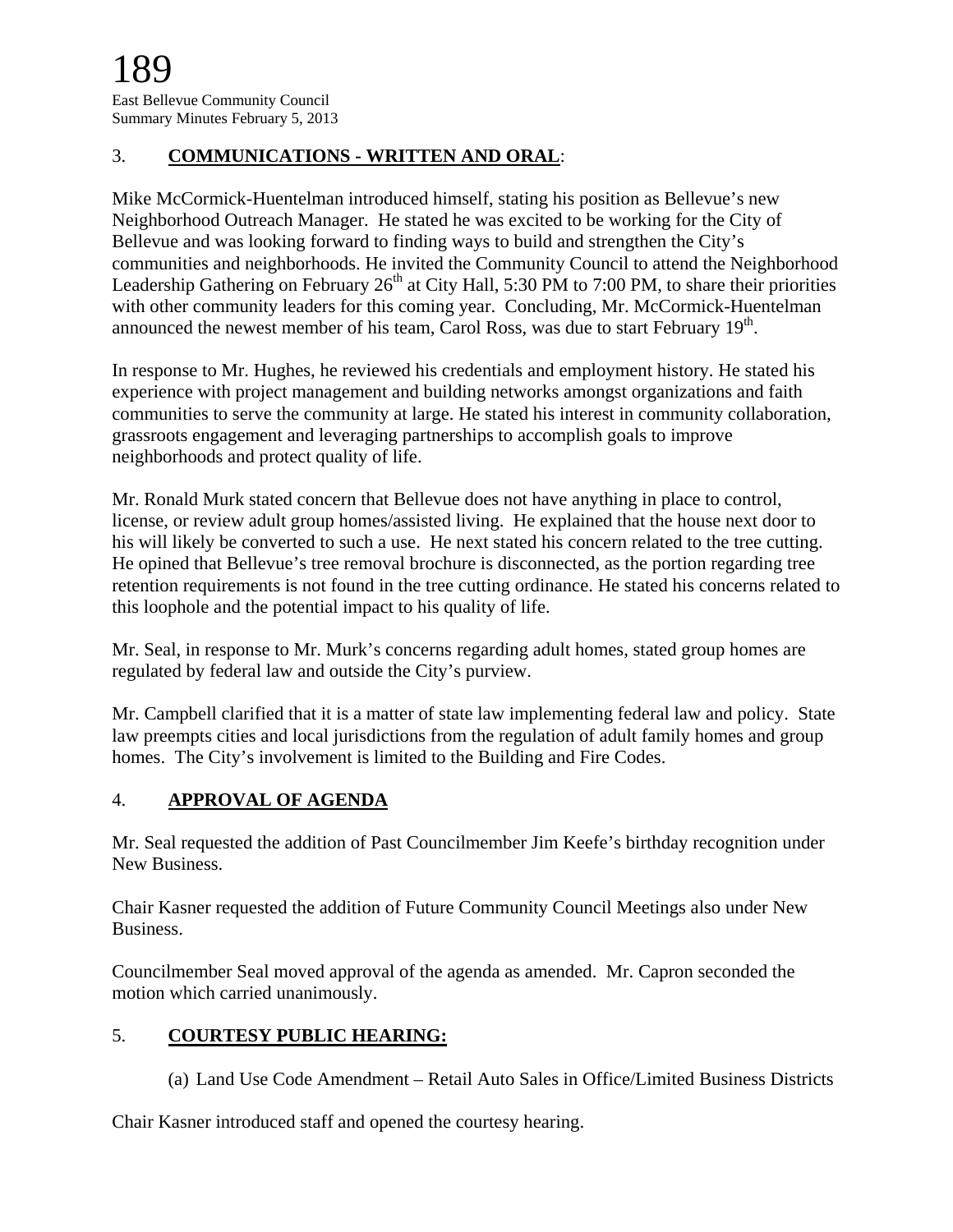Mike Bergstrom provided the staff overview. He explained that although the geographic area identified by the proposed amendment does not fall within the jurisdiction of the East Bellevue Community Council, the amendment would amend the Land Use Code which applies city-wide.

In response to Mr. Kasner, Mr. Bergstrom stated that currently there is no OLB zoning in the Community Council area.

Mr. Bergstrom reported contact with a business representative who wants to locate an automobile dealership in the Eastgate area. Specifically, they wish to occupy the now-vacant Bally's/L.A. Fitness building at 3235 148<sup>th</sup> Avenue SE, the associated parking garage immediately to the north, and an additional parcel to the south, for a total site area of just over 3 acres. These parcels are in the OLB District, which allows for retail auto sales only in specific locations – currently, one in Wilburton and one in Factoria.

The proposed Land Use Code amendment (LUCA) would identify an additional area in the OLB district where retail auto sales would be permitted, specifically in Eastgate in the northwest quadrant of 148<sup>th</sup> Avenue SE and SE Eastgate Way. As initiated by City Council the proposed amendment would expand the area under consideration to include two parcels north of the Bally's garage, resulting in an affected area of roughly 4 acres.

In response to Mr. Hughes, Mr. Bergstrom confirmed that vehicle storage would occur within the parking garage.

Responding the Mr. Capron, Mr. Bergstrom stated the garage is multi-storied but he did not know the actual number of parking stalls. Continuing, he noted that dealerships prefer to colocate these types of uses.

In response to Mr. Kasner's question about the status of the current auto row along  $116<sup>th</sup>$ , Mr. Bergstrom stated planned road projects and the aggregation of some of those properties' plans for changed use are placing a squeeze on the remaining dealerships.

Mr. Kasner suggested a future for auto sales via internet and stated his vision for the Gateway to East Bellevue did not include a sea of parking to the east of 148<sup>th</sup> and more car dealerships to the west.

Mr. Seal noted the Michael's Toyota Dealership and its vertical parking storage.

Mr. Bergstrom stated this proposal will go to the Planning Commission on February 13th and public hearing on February  $27<sup>th</sup>$ . He stated that staff recognizes the economic value of this proposal but noted that the citizen advisory committee's work related to Eastgate had not anticipated this use. He also noted that this four acre parcel out of the 30 plus acre node was not seen as undermining the ultimate vision for the area.

Chair Kasner stated that as the Bellevue College continues to grow, putting this use at its southern border may or may not fit with its plans. He asked if the college had been consulted.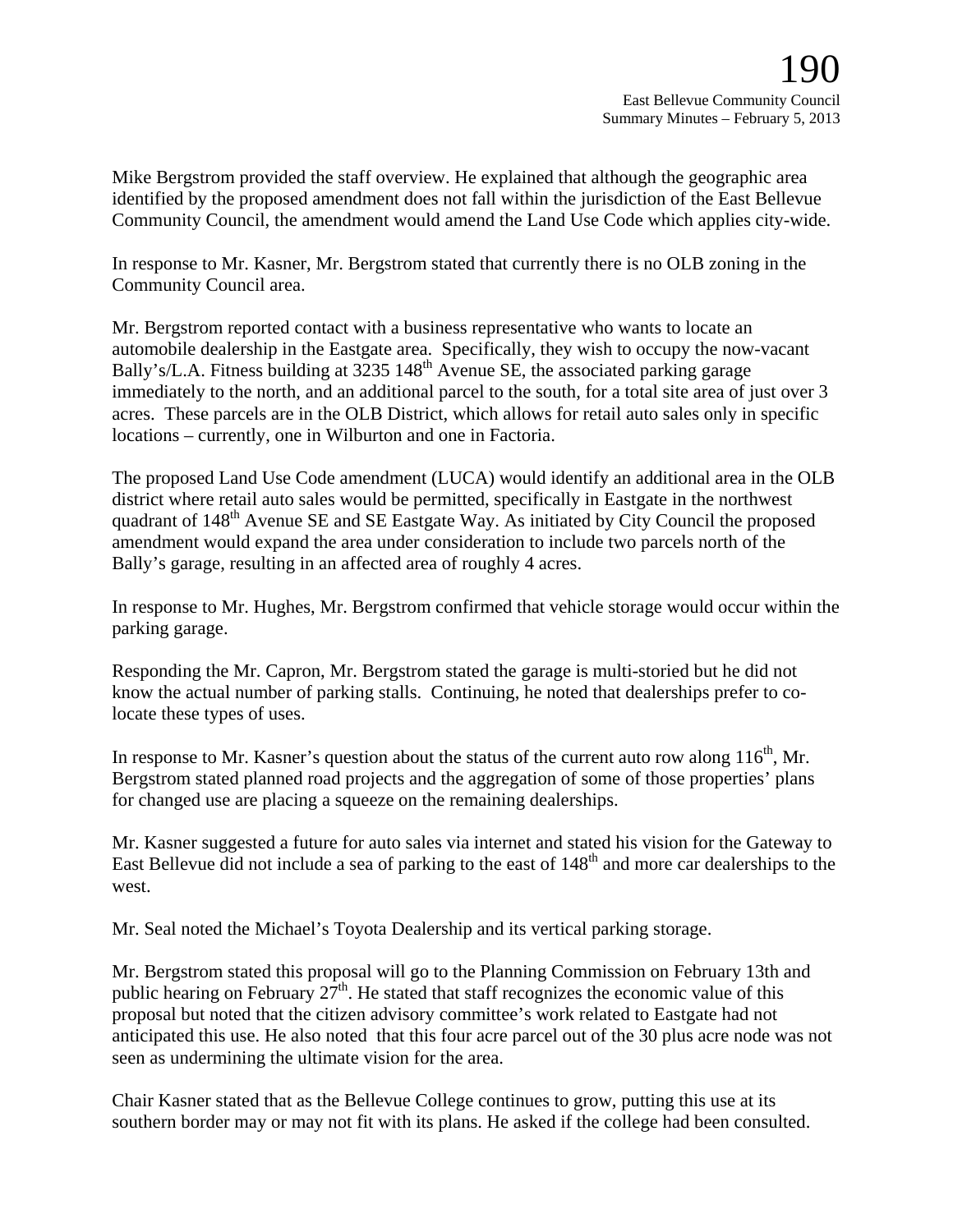In response, Mr. Bergstrom assured that they will be consulted. He noted the seventy foot elevation difference between the college and proposed new use.

There was continued Council discussion with staff.

Chair Kasner stated his concern that between dog parks and auto row, everything ends up in East Bellevue. Although he has no concerns regarding any singular issue, he is concerned with the overall impact to East Bellevue's quality of life. Mr. Kasner noted that Bellevue is a big city and wondered why the dart keeps finding the East Bellevue area.

Mr. Kasner stated that this particular parcel is not within the Community Council area but noted that a land use decision by parcel is never a good idea. A philosophy of what we want to do with auto dealerships throughout the entire City feels like a better solution. He asked the process moving forward.

Mr. Bergstrom reviewed the process, stating following this courtesy hearing any Community Council feedback or comments will be forwarded to the Planning Commission to be included for their consideration. It is anticipated the City Council will hold a study session mid-March, followed by final action in early April. If Council adopts the proposed ordinance, staff will return to the EBCC in May for a final hearing.

Mr. Capron stated he would like to see something happen with the proposed parcels, noting the current state between the sidewalk and the property line is rundown. Mr. Bergstrom stated the area to which Mr. Capron refers is state land. There was discussion related to the maintenance of that buffer area.

Mr. Hughes stated this is a strange location for this use as access appears to be limited. He asked if there is any interest in this parcel for other purposes. Mr. Bergstrom responded that there has been no other interest, but, that he felt once people know it is there, it will not be difficult to get to.

Mr. Kasner asked for any further input. Seeing none, Chair Kasner closed the courtesy public hearing.

#### 6. **RESOLUTIONS:**

(a) Resolution 526 Electing 2013 Community Council Officers

Mr. Capron moved approval of Resolution 526 electing the following nominees: Chair Kasner; Vice Chair Hughes and Alternate Vice Chair Capron.

Mr. Seal seconded the motion which carried unanimously.

(b) Resolution 527 Praying for Continuation of the Existence of East Bellevue Municipal Corporation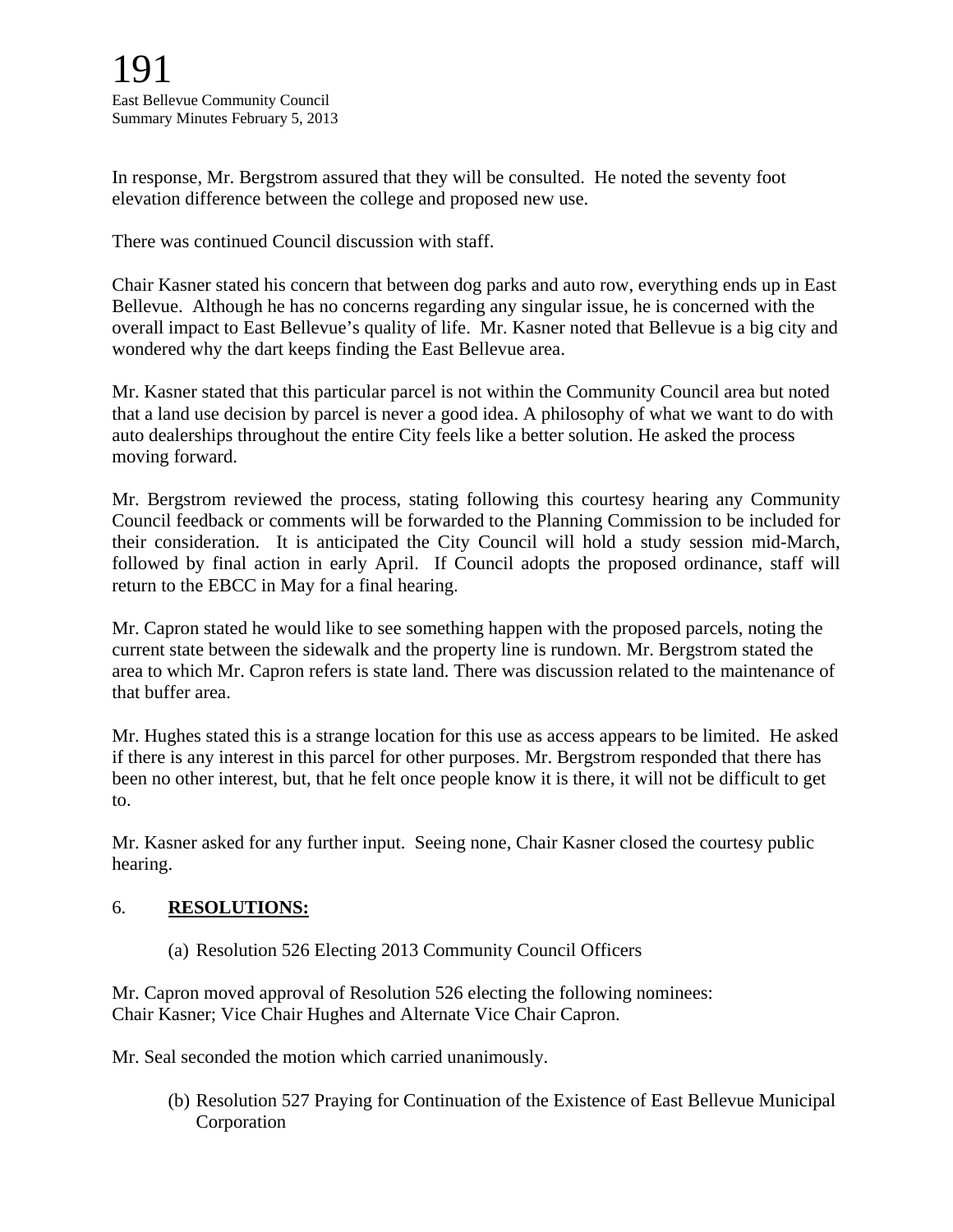Chair Kasner read the above resolution into the record.

Mr. Seal moved approval of Resolution 527 praying for continuation of the existence of East Bellevue Municipal Corporation for an additional four years in accordance with RCW 35.14.060.

Mr. Capron seconded the motion.

Mr. Hughes questioned the wording of the resolution and determination of slate of candidates. Mr. Seal stated the filing period will be in June, noting that any registered voter can file that meets the required terms of residency. Continuing the response, Mr. Kasner explained that the wording comes directly from the state statute. Mr. Kasner noted that, in the most recent past election, the Community Council had been continued by 82% of the counted ballots.

Motion approving Resolution 527 carried with a vote of 5-0.

Agenda Interuption

#### 8. **DEPARTMENT REPORTS**:

(a) Code Complaint/Resolution Process and Yard Maintenance

Tom Campbell, Code Compliance Manager, distributed handouts outlining code complaints filed in 2012 in the East Bellevue area; table and graphical data from 2004 through 2011; and, a cluster map depicting citywide nuisance complaints.

In response to Chair Kasner, Mr. Campbell provided his professional background and explained the program he manages. Code Compliance personnel consists of five code compliance officers and one administrative support position. Code Compliance enforces the City's civil ordinances relating to building codes, land use, critical areas, nuisance (including vacant properties), noise and stormwater pollution. He stated his Division of the Development Services Department acts as process managers for the civil hearing process if voluntary compliance cannot be reached. Out of 1900 cases each year, relatively few reach the hearing examiner. Voluntary compliance works. It may take longer to get to resolution compared to cities like Seattle, but, he feels, in the long run, makes for a better city. He reviewed the wide range of complaints filed such as building without permits and noise complaints often related to construction, heat pumps and late night deliveries. He noted there are relatively few zoning complaints within East Bellevue Community Council area.

Mr. Hughes questioned the percentage of code violations identified by staff versus complaint initiated.

In response, Mr. Campbell stated that enforcement per City policy is initiated by complaint with the exception of life/safety or serious environmental violations. The only proactive, mandatory enforcement per City Council is related to sign code violations. Over 95% enforcement actions are initiated by citizen complaint.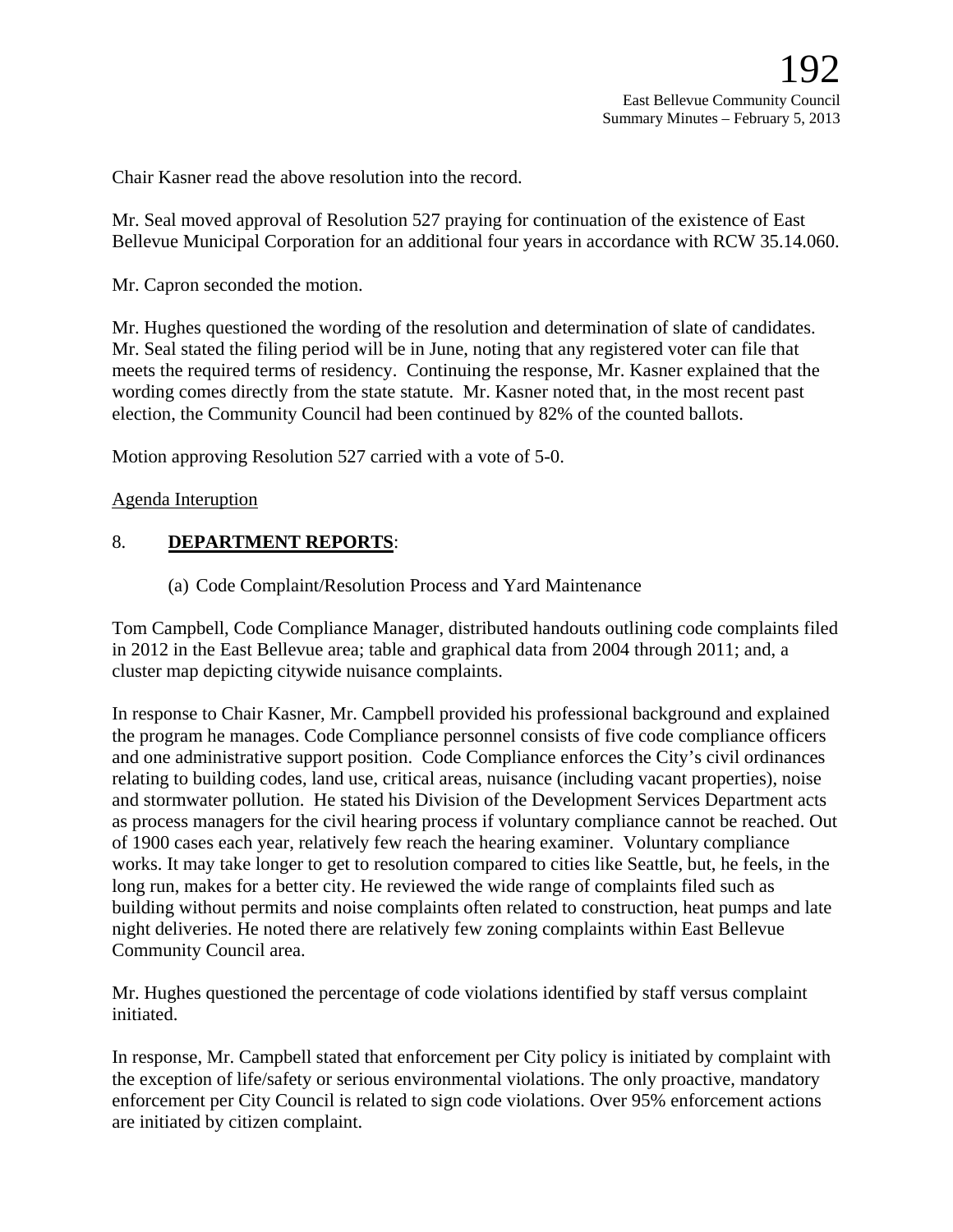Mr. Hughes related a situation with the Key Bank site at Main and 148th. He stated the fence surrounding the demolished building was down, exposing rubble. His wife wrote a letter to the City and Code Compliance responded by sending an inspector out to review the situation. A code violation letter was sent to the Bank. He commended the prompt City's response.

Mr. Campbell explained the recent past budget cuts and impact to his division.

Mr. Campbell continued his presentation, stating working towards voluntary compliance is always in the best interest of the community.

Chair Kasner stated the neighborhoods' concern about vacant housing and property/yard maintenance. He questioned the ability of neighbors to proactively volunteer yard cleanup for these properties.

Mr. Campbell cautioned to do so without the owner's specific agreement would be considered trespassing. In the case of vacant homes, the owners are required to keep the grass and vegetation trimmed down. The difficulty is finding the responsible party. He noted the banks sensitivity to this issue.

In response to Mr. Hughes, Mr. Campbell stated if the nature of a complaint does not rise to a code violation but is a civil matter, private legal action would be the course of action.

Mr. Hughes stated from experience that talking with one's neighbor many times resolve the situation. He asked if that approach is recommended.

Responding to Council's questions, Mr. Campbell reiterated that enforcement is on complaint basis but that if a code compliance officer while on a call observes a life/safety issue, action on that additional matter will be initiated.

There was continued discussion. Mr. Campbell stepped through the handout materials noting the highest number of complaints within the East Bellevue Community Council's area are categorized as nuisance complaints.

Chair Kasner noted that anti-litter complaints outnumber citywide complaints by a factor of 4. He asked if there was anything the Community Council could do proactively to reduce litter, stating he felt it is a neighborhood pride issue. In response, Mr. Campbell stated that litter complaints often involve private property/abandoned sites. He stated the code does provide a civil abatement process.

Mr. Kasner opined that the underlying cause for many neighborhood issues is the lack of neighborhood connectivity. He asked what opportunities exist to reconnect neighbor to neighbor.

Mr. McCormick-Huentelman stated where active neighborhood associations, block watches and other means that provide neighborhood connection exist, you find reduced crime, increased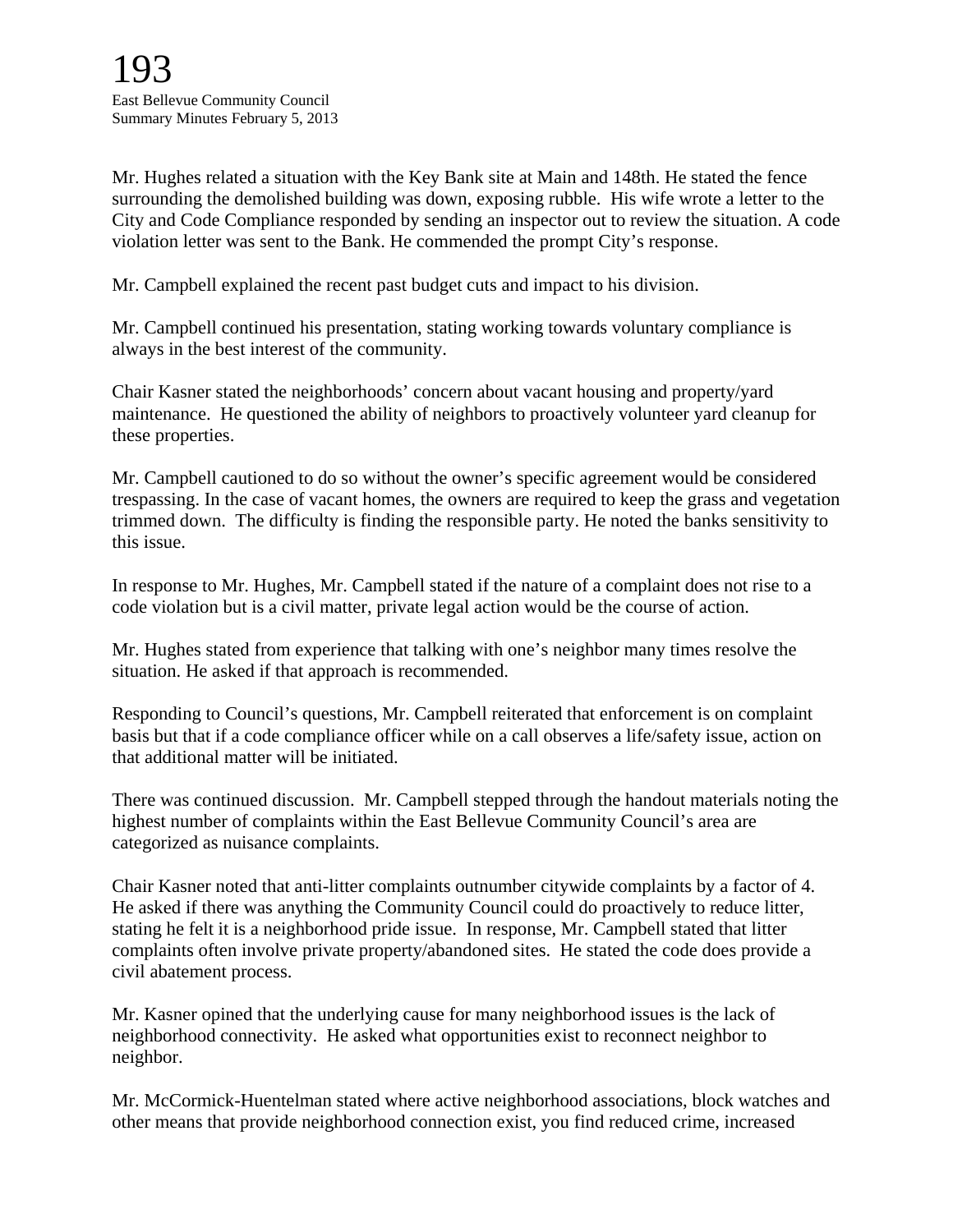property maintenance, higher property values and improved quality of life. He spoke to neighborhood cohesion, stating the challenges of the East Bellevue area's diverse population can also be viewed as opportunities.

In response to Mr. Kasner's question related to graffiti, Mr. Campbell stated the issue is being looked at by an interdepartmental neighborhood team. He stated several department programs are involved with graffiti issues including Parks, Utilities, Transportation and Police. There is or will be shortly a single portal to report incidents of graffiti on the City's website.

In response to Mr. Gooding, Mr. Campbell stated house colors are not covered by code. Mr. Kasner stated aesthetics were more than likely covered by covenant.

Mr. Hughes noted the sometimes vast economic differences between one community to the next and the difficulties that some in the less affluent areas might have feeling a part of the overall community. He asked what is being done to reach out to everyone in Bellevue regardless of income and location.

In response, Mr. McCormick-Huentelman stated the assumptions made of those living below the poverty line and low expectations of what they can contribute is part of the problem. He challenged those assumptions, stating the way to engage a community is to share high expectations and provide opportunities for that population to invest in the community as equal stakeholders. Take a broader view of the assets in the community and then call them out. This will strengthen dignity, respect, and will unleash more to contribute to the betterment of community than leading with low expectations.

Mr. Campbell stated neighborhood block parties are a good way to unite a community. He commented on the role of the City to provide opportunities and contacts that spark community activities.

Mr. Campbell next reported on the proposed use of technology in the code compliance field.

Mr. McCormick-Huentelman explained the development of a new mobile application that will connect citizens through the use of iPhones and iPads to City sponsored meetings and events.

Chair Kasner thanked both Mr. Campbell and Mr. McCormick-Huentelman for their presentation.

Resumed adopted agenda

#### 7. **REPORTS OF CITY COUNCIL, BOARDS, AND COMMISSIONS**:

Councilmember Seal reported on his attendance at the Eastside Transportation Association.

Councilmember Hughes reported on his tour of the Community Council area with Mr. Wes Clarke. On that tour they observed the completed demolition of the Frank Lloyd Wright home at the end of  $145^{\text{th}}$ .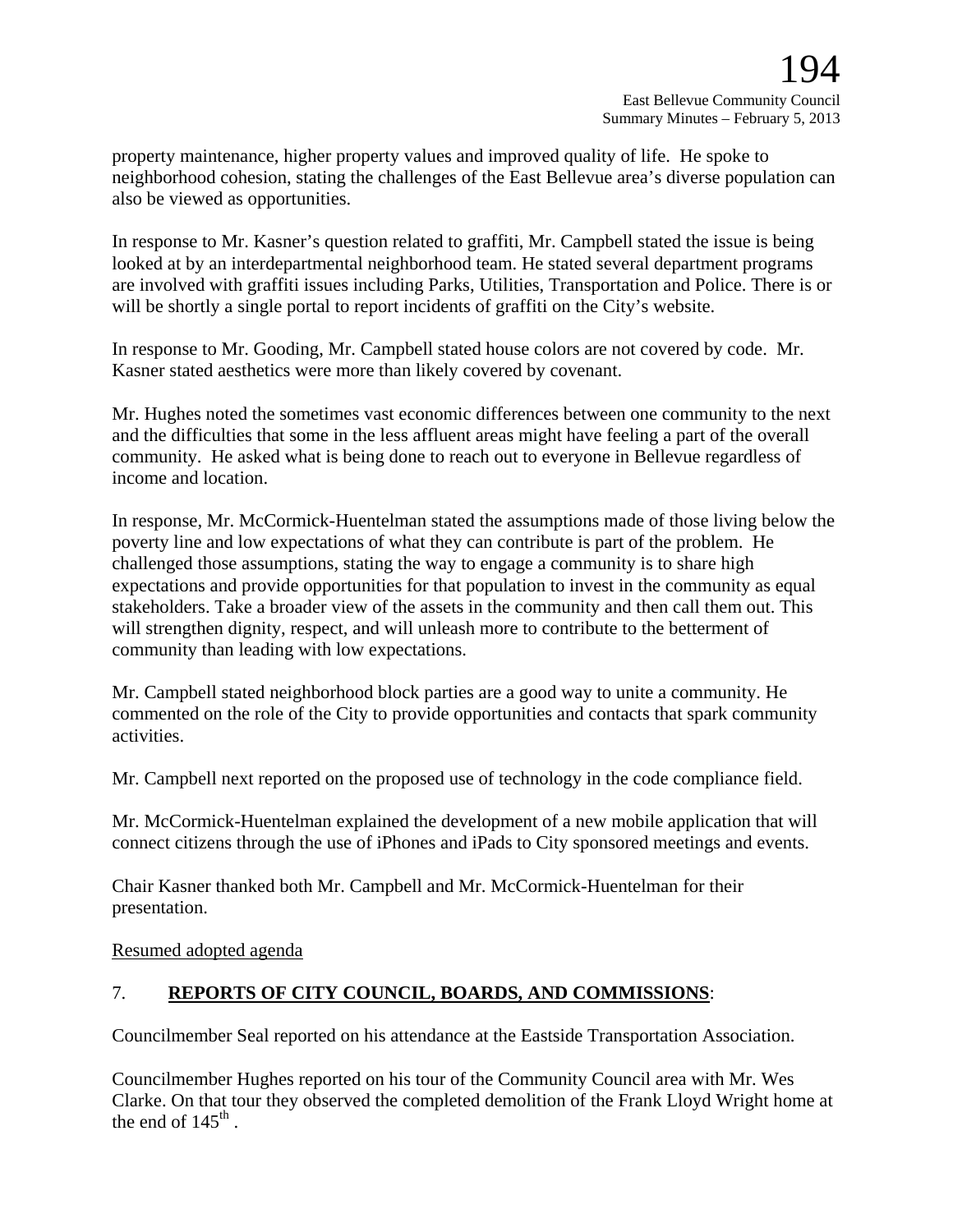He next reported that he has been talking with the Bellevue Breakfast Rotary Club about the potential of their involvement with long range planning for the East Bellevue area. He read Mr. Ladlad's response into the record indicating his intention to attend the March meeting.

Mr. Hughes stated his concern with the littering of drug paraphernalia in the restroom of the Starbucks at Main and  $148<sup>th</sup>$ . He reported on his conversation with the Starbuck's manager regarding the magnitude of the problem including drug deals going down in the Kelsey Creek parking lot. Mr. Hughes requested this issue be placed on a future agenda with possibly a Bellevue police officer in attendance to report law enforcement actions to eliminate these illegal activities in their community. He explained that public safety was not one of the issues brought up at the long range planning meeting on January  $29<sup>th</sup>$ , but, without public safety you can't have any of the other things.

Mr. Gooding reported on his participation at the Comprehensive Plan visioning meeting on January 29<sup>th</sup>. Continuing from Mr. Hughes comments above, Mr. Gooding noted increased crime and degraded quality of life occur where illegal drug activity exists.

Mr. Capron reported attendance at the January 23<sup>rd</sup> special meeting on Robert's Rules and meeting protocols. He also attended the Comprehensive Plan visioning meeting and reviewed some of the discussion at his table, including the need for light manufacturing in Bellevue.

Mr. Kasner reported his attendance at the January 24 and 29 Comprehensive Plan visioning meetings. He also attended the January 23 training session on parliamentary procedure and meeting protocols.

Mr. Kasner next reported on his conversation with Mr. Groshart, Editor of the Bellevue Reporter, regarding the Community Council and how the newspaper covers local issues. Mr. Kasner noted his request that the newspaper send a reporter to the Comprehensive Plan visioning meeting on January 29 which resulted in a reporter attending and writing an article on the comprehensive planning process. He reiterated the Council's desire to be involved in forums related to the viability and role of community councils.

Mr. Kasner next reported on a transportation committee meeting where technology was used in collecting audience input. He stated similar technology would be wonderful as the City steps through the Comprehensive Plan vision update.

# 9. **COMMITTEE REPORTS**: None

# 10. **UNFINISHED BUSINESS:**

(a) Jr. Taxing District, Municipal Corporations & Local Government Finance Committee

No discussion.

#### 11. **NEW BUSINESS**: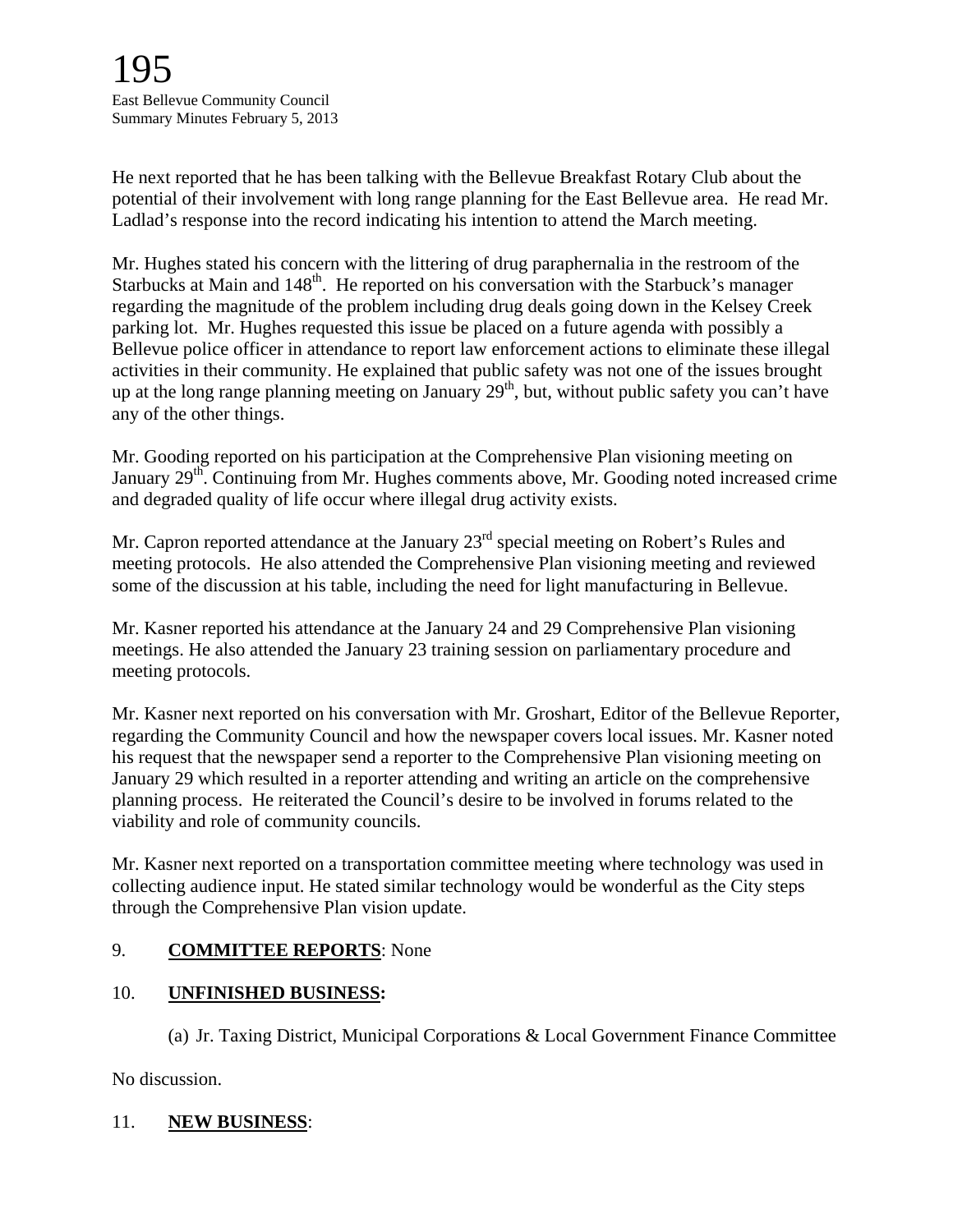(a) Birthday Recognition for Past Councilmember Jim Keefe

Chair Kasner entered into the record a correspondence from Mr. Eder, noting Past Councilmember Jim Keefe's upcoming 90<sup>th</sup> birthday. He stated that Mr. Eder had made a monetary contribution towards the purchase of a birthday card which he will circulate for Council signatures.

The Chair stated he would like to bring all living past Community Councilmembers together at a future meeting to recognize all they have done in the past 50 years to get us where we are today. The Council agreed that a meeting where past members of the Community Council are recognized for their contributions to the citizen of East Bellevue is a good idea.

Mr. Kasner requested feedback on a potential retreat and topics for discussion. He stated his desire to touch on issues like housing vacancies.

He reported that new permits have been filed and demolition has begun at the Lake Hills Shopping Center.

Mr. Kasner noted the Council's interest in adding public safety to a future meeting. It was suggested that Council reach out to Jubilee Reach for more information on this topic.

Chair Kasner stated his desire to connect with a variety of organizations for a children's summit to explore the needs of families in the East Bellevue area.

There was further discussion about other topics of interest to the Council.

#### 12. **CONTINUED COMMUNICATIONS**:

(a) Huang Short Plat

Chair Kasner noted Mr. Pyle's response printed in the packet stating the above project complies with City Code.

#### 13. **EXECUTIVE SESSION**: None.

#### 14. **APPROVAL OF MINUTES**:

Councilmember Seal moved to approve the summary minutes of December 4, 2012 as presented. Councilmember Capron seconded the motion which carried 5-0.

Councilmember Hughes noted a grammatical correction to the minutes on page 31 of the packet, correcting the verb tense in the following sentence from "the Eastgate Safeway is located in Community Business" to "the Eastgate Safeway was located in Community Business" as that business no longer exists.